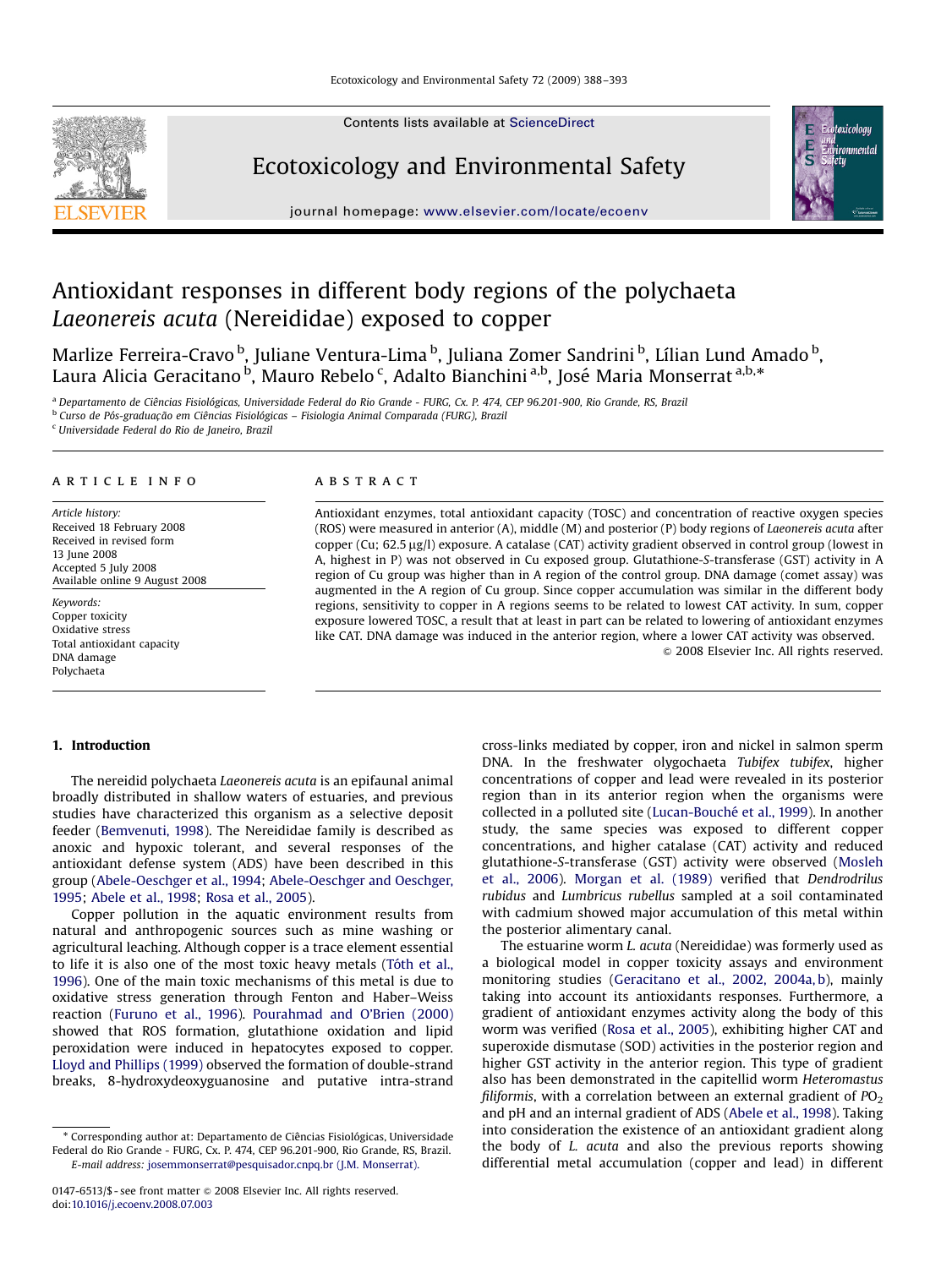body regions of annelids (Lucan-Bouché et al., 1999), the aim of this study was to analyze copper accumulation and antioxidant and oxidative damage responses in anterior, middle and posterior body regions of L. acuta after experimental exposure to copper.

#### 2. Material and methods

#### 2.1. Collected animals and maintenance

Specimens of the polychaeta *L. acuta* weighting between 60 and 120 mg were collected in a salt marsh in Saco do Justino of Patos Lagoon (32°05'S-052°12'W; RS, Brazil) during the winters of the years 2003, 2004 and in the 3 years 2005–7. The worms were transferred to the laboratory in an ice-cold container in order to reduce their metabolism. Once in laboratory, worms were maintained under 12:12 h light:dark cycle, saline water 10‰, pH 8.0 and 20 °C for all assays. For the chronic assays the protocol of acclimation (10 days) depicted by [Geracitano et al.](#page-5-0) [\(2002\)](#page-5-0) was followed. For the in vitro assays the acclimation was of 2 days without feeding, in order to clean the intestines of the employed organisms.

#### 2.2. Chronic assays

In the chronic assays (14 days) the worms were divided into two experimental groups: one was the control group (Ctr) and the other group was exposed to nominal copper concentration of 62.5  $\mu$ g/l (CuSO<sub>4</sub> · H<sub>2</sub>O from Merck, Rio de Janeiro, Brazil). This concentration was selected taking into account that one of the more sensitive parameters to copper exposure in oligochaetas is cocoon formation, which is inhibited at concentrations of copper about 50-60  $\mu$ g/l ([International](#page-5-0) [Programme on Chemical Safety, 1993](#page-5-0)). Worms were placed in glass dishes (6.0 cm diameter), filled with 100 ml of saline water (with or without copper). Animals in the chronic assays were fed ad libitum with frozen Artemia salina every 2 days and the water was then 100% renewed.

After the end of the exposure, the organisms were sacrificed, dissected and subdivided in three regions: anterior region (A, first 20 settiger segments), middle region (M, next 20 settiger segments) and posterior region (P, the rest of the body) [\(Rosa et al., 2005\)](#page-5-0). Pools of A, M or P sections were formed to make one sample. Because of low tissue quantity in A region, few samples were analyzed in this region ( $n = 3-6$ ). In the other body regions, number of samples analyzed varied between 5 and 10. The number of worms employed for each treatment varied between 30 (control) and 40 (copper).

For copper analysis samples of each body region were dried at  $60^{\circ}$ C until constant weight. Total content of copper in each region was evaluated using an atomic absorption spectrometer with a graphite furnace (ZEEnit 60). One milliliter of nitric acid 65% was added to samples weighing more than 0.03 g (0.5 ml of nitric acid was added to samples weighing less than 0.03 g). After 24 h in this solution, samples were heated (60 $^{\circ}$ C) for 2 h. NIST 2976 was the certified material used for method validation.

For the enzymatic assays, pools of each region were homogenized (1:3 w/v) in ice-cold buffer with pH adjusted to 7.60 (20 mM Tris-base, 1 mM EDTA, 1 mM DL-dithiothreitol, 500 mM sucrose and 150 mM KCl). Homogenates were centrifuged at 9000g for 45 min (4 $\degree$ C) and the supernatants were collected and stored at  $-80$  °C and employed later to determine total protein content, and CAT and GST activities [\(Geracitano et al., 2002\)](#page-5-0). All the determination assays were performed at least in duplicate. The total protein content in the supernatant of homogenate extracts was determined at 550 nm using a commercial diagnostic kit (Doles reagents, Brazil) based on the Biuret method. Number of samples varied between 3 and 6 for each treatment and body region. As previously stated, few samples from anterior body region were analyzed in virtue of tissue availability.

The activity of the enzyme CAT was quantified by the consumption of 10 mM of  $H<sub>2</sub>O<sub>2</sub>$  at 240 nm according to [Beutler \(1975\)](#page-5-0). The activity of the enzyme was expressed in CAT units/mg of proteins, where one unit (U) is the amount of enzyme that hydrolyzes 1 umol of H<sub>2</sub>O<sub>2</sub> per minute and per mg of proteins at 30 °C and pH 8.0. The activity of the enzyme GST was measured by following the conjugation of 1 mM glutathione and 1 mM 1-chloro-2,4-dinitrobenzene at 340 nm as described by [Habig et al. \(1974\)](#page-5-0) and [Habig and Jakoby \(1981\)](#page-5-0). The activity of the enzyme was expressed in GST units/mg of proteins, where one unit (U) is the amount of enzyme that conjugates 1 µmol of CDNB per minute and per milligram of protein at 25  $\degree$ C and pH 7.0.

For total oxyradical scavenging capacity (total antioxidant capacity (TOSC) assay) pools of each body region from sampled worms were homogenized (1:4, w/v) in ice-cold phosphate buffer 50 mM, pH 7.50, plus NaCl (2.5%, w/v). Homogenates were centrifuged at 13,500g for 25 min (4 $\degree$ C) and aliquots from the supernatant were collected for a second centrifugation at 33,000g during 60 min  $(4^{\circ}C)$ [\(Geracitano et al., 2004a](#page-5-0)). The supernatant of this last centrifugation was stored at  $-80$  °C for TOSC measurements. Additional assays were conducted with the diet given to worms, Artemia salina, in order to analyze the antioxidant influence of the diet offered to the worms. Frozen A. salina was homogenized exactly as worm samples, and their antioxidant capacity determined. The total protein content in the supernatant was measured in triplicate as described above. TOSC was determined according to [Winston et al. \(1998\)](#page-5-0) and [Regoli and Winston \(1999\)](#page-5-0), using alpha-keto-y-methiolbutyric acid (KMBA; 0.2 mM; Sigma, USA) as substrate. KMBA reacts with reactive oxygen species (ROS) producing ethylene. TOSC values reflect the sample ability to inhibit ethylene formation, through ROS scavenging. Two different kinds of ROS were generated in vitro. Peroxyl radicals were produced by thermal  $(35 °C)$  decomposition of 2,2'-azobis 2 methylpropionamidine dihydrochloride (ABAP; 20 mM; Aldrich) dissolved in potassium phosphate buffer 100 mM, pH 7.4. Hydroxyl radicals were produced using a Fenton system containing Fe<sup>3+</sup> (2.7  $\mu$ M)/EDTA (5.4  $\mu$ M), and ascorbic acid (270  $\mu$ M). Ethylene gas produced was measured using a Shimadzu GC-17A gas chromatograph equipped with an Agilent Technologies (USA) DB-5 capillary column (30 m  $\times$  0.25  $mm \times 0.25$  um) and a flame ionization detector (FID). TOSC values were calculated according to [Winston et al. \(1998\)](#page-5-0) and referred to the total protein content in the homogenates. Number of samples analyzed varied between 6 and 10, for each body region and treatment.

The xylenol orange assay for lipid hydroperoxides (LPO) was performed as described by [Monserrat et al. \(2003\)](#page-5-0). Frozen tissues of each region were homogenized in methanol (1:9 w/v) and centrifuged at 1000g for 5 min. LPO were determined using  $FeSO_4$  (1 mM),  $H_2SO_4$  (0.25 M) and xylenol orange (1 mM) added in this order. The assay mixture was measured at 580 nm in a microplate reader after 1 h of incubation at room tempeture. LPO values were expressed in terms of cumene hydroperoxide (CHP) equivalents, used as standard (1.75 nmol/ml).

The comet assay was executed according to [Singh et al. \(1988\)](#page-5-0) and [Steinert et](#page-5-0) [al. \(1998\),](#page-5-0) with some modifications. Microscope slides were fully frosted and covered with 1% normal melting point agarose diluted in a solution with 0.04 Tris–acetate and 1 mM EDTA, cleaning the rear side with tissue and then drying. Each region (A, M and P,  $n = 5$ ) of the two experimental groups was immediately homogenized in Petri dishes at the end of the 14-day experiment. The homogenates were filtered (pore:  $145 \mu M$ ) for cell separation. The cellular preparation was diluted (1:25 v/v) in Kenny's salt solution (400 mM NaCl, 9 mM KCl, 0.7 mM K<sub>2</sub>HPO<sub>4</sub>, 2 mM NAHCO<sub>3</sub>, pH 7.50). After a second dilution (1:7.5 v/v) in 0.65% low-melting point agarose (diluted in Kenny's salt solution) the cellular preparations were added to the prepared frosted slide and roofed with a cover slip. Then, the slides were submitted to lysis solution (2.5 M NaCl, 100 mM EDTA, 10 mM Tris–HCl, 10% dimethyl sulfoxide, 1% Triton X-100, and 1% sodium sarcosyl) and kept at 4 °C overnight. For unwinding DNA strands, slides were transferred into chambers filled with electrophoresis and unwinding buffer (10 M NaOH, and 200 mM EDTA, pH 13.00) for 15 min. Eelectrophoresis was carried out for 20 min at 25 V and 280 mA. Slides were washed with 400 mM Tris (pH 7.50) and stained with 80 µl of ethidium bromide. DNA migration was visually determined in 100 cells per slide randomly selected in an epifluorescence Zeiss-Axioplan microscope (400 magnification). Comets were classified into five different groups: 0 for intact nucleoids; 1, 2 and 3 for intermediary damage, and 4 for maximum damage. Results were expressed as scores, 0 represents absence of damage and 400 indicates the highest damage registered in the 100 nucleoids analyzed.. Four or five slides of each body region and treatment was analyzed.

DNA-protein cross-link (DNAPC) levels were determined using K+/SDS precipitation assay, following the method of [Costa et al. \(1996\).](#page-5-0) Worm tissues were lysed in 500 ul of 0.5% SDS, 1 mM PMSF, 20 mM Tris–HCl, pH 7.5. The DNAPC fraction was digested with 200 µg of proteinase K (15 units/mg protein) for 3 h at 50 °C. The samples were dyed using SyberGold (Fluka) fluorescent dye. The amount of DNA in the samples was determined using the fluorometer (Victor 2, Perkin-Elmer), with excitation and emission wavelengths 485 and 535 nm, respectively.

#### 2.3. In vitro assays

In the first in vitro assay the worms were divided into three experimental groups: control group (Ctra); 250 µg of copper/l (C1a), and 1.6 mg of copper/l (C2a). Copper concentrations were selected taking into account copper accumulation observed in the chronic assay (C2a) and a concentration previously assayed (C1a) in an acute experiment by [Geracitano et al. \(2002\)](#page-5-0). In the second in vitro assay the worms were divided into three experimental groups: control group (Ctrb),  $10 \mu M$ of H<sub>2</sub>O<sub>2</sub> (C1b), and 50  $\mu$ M of H<sub>2</sub>O<sub>2</sub> (C2b), taking into account the concentrations assayed by [Rosa et al. \(2005\)](#page-5-0) in in vivo experiments aimed to evaluate hydrogen peroxide effects on different body regions of L. acuta. In both assays the organisms were also dissected and subdivided in different regions A, M and P as in the chronic assays.

Measurements of ROS were conducted to according to [Ferreira-Cravo et al.](#page-5-0) [\(2007\).](#page-5-0) Homogenates were obtained from the regions A, M and P of each experimental group of worms (1:4 w/v) in ice-cold buffer (320 mM sucrose, 20 mM HEPES, 1 mM MgCl<sub>2</sub>, pH 7.40). Homogenates were centrifuged at 20,000g for 20 min (4 $\degree$ C). The supernatants were obtained (166 µg of total proteins) and incubated at 25 °C during 30 min with 30 mM HEPES (pH 7.2), 200 mM KCl, 1 mM MgCl<sub>2</sub> and 16  $\mu$ M of 2',7'-dichlorofluorescin diacetate (H<sub>2</sub>DCF-DA; Molecular Probes). The acetates groups of  $H_2$ DCF-DA are cleaved by intracellular esterases. After that, the non-fluorescent compound  $H_2$ DCF is oxidized by ROS to the fluorescent compound, DCF. The fluorescence intensity was determined, using a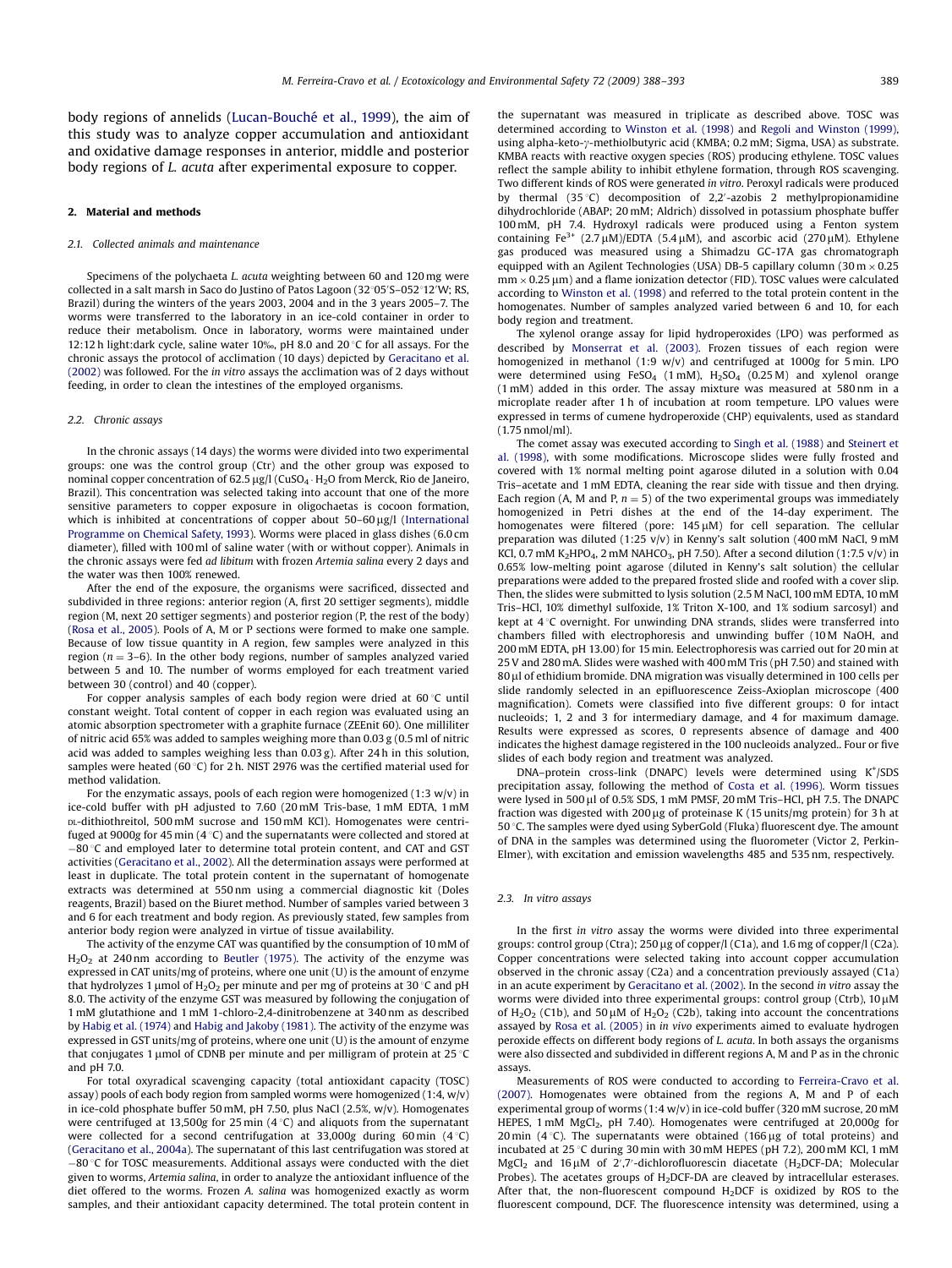<span id="page-2-0"></span>fluorometer (Victor 2, Perkin-Elmer), with excitation and emission wavelengths 485 and 520 nm, respectively. Total fluorescence production was calculated by integrating the fluorescence units over the measurement time and expressed as area of fluorescence. Data were corrected to the background fluorescence and was expressed as a relative value: total fluorescence area in  $H_2O_2$  or copper exposed/ total fluorescence area in control group. These values were calculated for each body region (A, M and P).

#### 2.4. Statistical analysis

Values in all determinations were computed as means $\pm$ SEM. Statistical analysis was executed through analysis of variance followed by Newman-Keuls post-hoc comparisons ( $\alpha = 0.05$ ) for all determinations ([Zar, 1984\)](#page-5-0).

## 3. Results

#### 3.1. Chronic assays

All the regions of Cu group (Fig. 1) had the same ( $p > 0.05$ ) quantity of accumulated copper (mean:  $62.15 \,\mu$ g of Cu/g of dry tissue) at the end of the 14th day of experiment, and this quantity was significantly different ( $p<0.05$ ) from the same regions of Ctr group (mean:  $4.7 \mu$ g of Cu/g of dry tissue).

CAT activity (Fig. 2a) was different ( $p < 0.05$ ) in different body regions of worms from control group, lowest in the anterior region A, intermediate in the middle region M, and highest in the posterior region P. No differences were observed ( $p > 0.05$ ) in CAT activity in the distinct body regions of the exposed group Cu. GST activity (Fig. 2b) was higher  $(p<0.05)$  in the A region, both in control and Cu group in respect of the M regions and P regions. Also GST activity in the A region of Cu group was higher ( $p<0.05$ ) than GST activity in the same body region of control group.

TOSC showed no differences ( $p > 0.05$ ) against hydroxyl radicals (Table 1) between control and Cu groups and between the body regions. TOSC values against peroxyl radicals were higher  $(p<0.05)$  in control group with respect to Cu group (Table 1); but no differences ( $p>0.05$ ) among the distinct body regions were observed. TOSC values for peroxyl radicals were higher ( $p < 0.05$ ) than TOSC values for hydroxyl radicals comparing each region for both experimental groups (Table 1).

Considering damage variables, it was observed that LPO content ([Fig. 3](#page-3-0)) was lower ( $p < 0.05$ ) in the P region in both control and Cu groups. No influence  $(p>0.05)$  of copper treatment was verified for this variable. In terms of DNA damage, the comet



Fig. 1. Total content of accumulated copper in the different body regions of the worm Laeonereis acuta (Nereididae) at the end of the 14th day of the experiment. Data are expressed as means $\pm 1$  standard error (n = 5). Identical letters indicate absence of statistical differences ( $p>0.05$ ). A: anterior, M: middle, and P: posterior.



Fig. 2. (a) Catalase (CAT) and (b) glutathione-S-transferase (GST) activities in different body regions of the worm Laeonereis acuta (Nereididae). Data are expressed as means  $\pm 1$  standard error (n = 3–6). Identical letters indicate absence of statistical differences ( $p > 0.05$ ). A: anterior, M: middle, and P: posterior. Enzymatic activities are expressed in units (U) as defined in Material and methods section.

Table 1

Total antioxidant capacity determined by TOSC assay in different body regions of Laeonereis acuta employing peroxyl (ABAP) and hydroxyl (Fenton) radical generators

| Body region               | Control                         | Copper exposed                |
|---------------------------|---------------------------------|-------------------------------|
| Radical generator: ABAP   |                                 |                               |
| Anterior                  | $517 + 88^{\text{a},\dagger}$   | $406 + 34^{\text{a},\dagger}$ |
| Middle                    | $427 + 44^{a,\dagger}$          | $372 + 32^{a,\dagger}$        |
| Posterior                 | $495 \pm 69^{\text{a},\dagger}$ | $386 + 28^{a,\dagger}$        |
| Whole body                | $478 \pm 39^{*,+}$              | $387 + 18^{\dagger}$          |
| Radical generator: Fenton |                                 |                               |
| Anterior                  | $204 + 24^a$                    | $200 + 18^a$                  |
| Middle                    | $198 + 31a$                     | $179 + 14^a$                  |
| Posterior                 | $193 + 25^a$                    | $210 + 28$ <sup>a</sup>       |
| Whole body                | $199 + 14^a$                    | $195 + 10^a$                  |

Data (TOSC units/mg of proteins) are expressed as means $+1$  standard error ( $n = 6-10$ ). Identical letters indicate absence of statistical differences ( $p > 0.05$ ) between body regions.  $*$  Indicates statistical difference ( $p<0.05$ ) between control and copper exposed groups.  $\dagger$  Indicates statistical difference ( $p$  < 0.05) between radical generator (ABAP and Fenton) inside each treatment (control and copper exposed) and body region.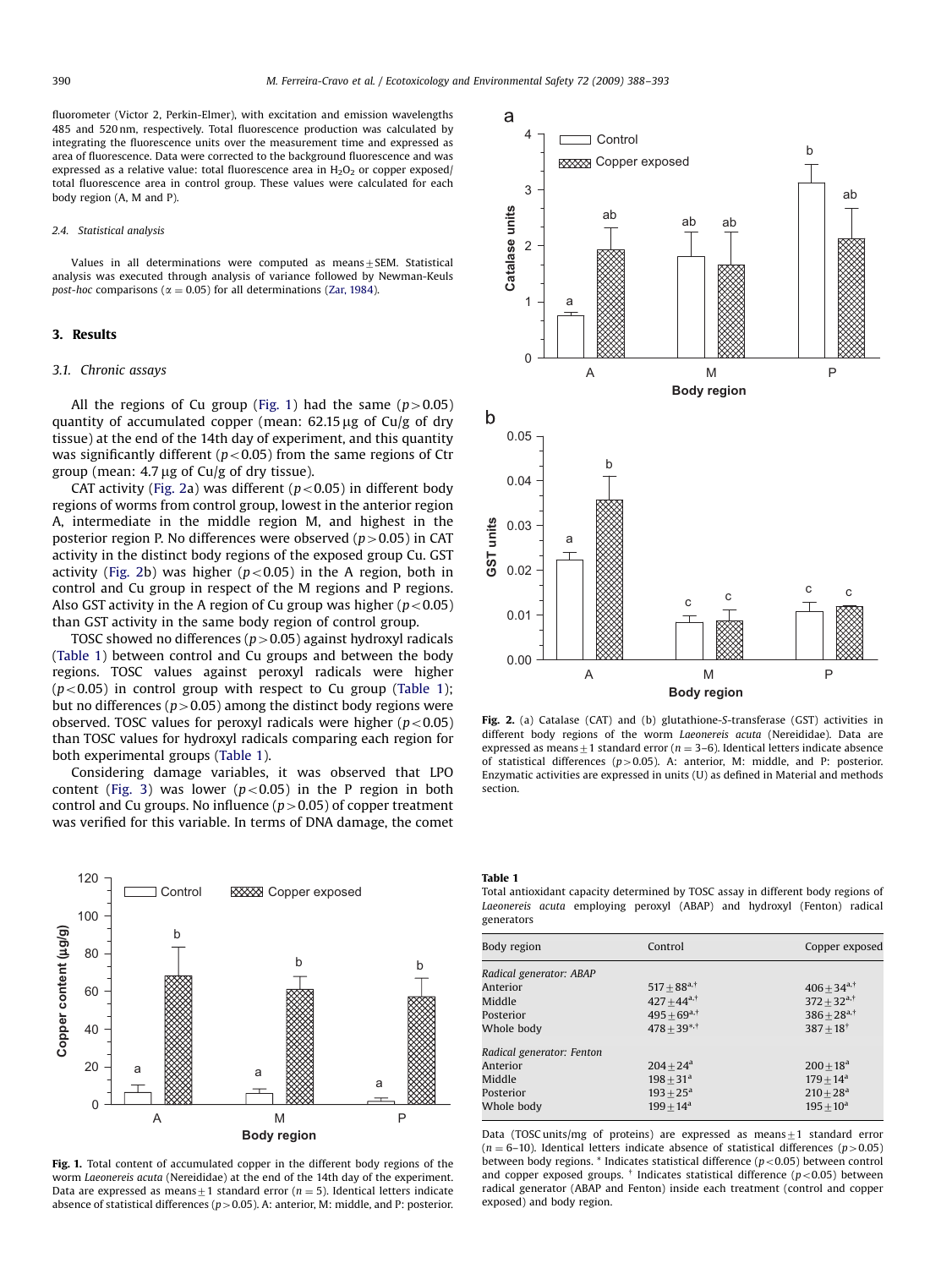<span id="page-3-0"></span>

Fig. 3. Lipid peroxides (LPO) content in the different body regions of the worm Laeonereis acuta (Nereididae). Data are expressed as means $\pm 1$  standard error  $(n = 5)$ . Identical letters indicate absence of statistical differences (p > 0.05). A: anterior, M: middle, and P: posterior. CHP stands for cumene hydroperoxide, the standard employed for lipid hydroperoxides measurements.



Fig. 4. DNA damage in different body regions of the worm Laeonereis acuta (Nereididae) measured through (a) comet assay, and (b) DNA–protein crosslink. Data are expressed as means $\pm 1$  standard error (n = 4–5). Identical letters indicate absence of statistical differences ( $p>0.05$ ). A: anterior, M: middle and P: posterior.

assay (Fig. 4a) pointed higher score ( $p < 0.05$ ) in the A region of Cu group in respect of the others regions and treatments. Although no effect of copper treatment was registered in terms of DNAPC



Fig. 5. Relative areas of fluorescence production in different body regions of the worm Laeonereis acuta (Nereididae). Data are expressed as means $\pm 1$  standard error ( $n = 6$ ). Identical letters indicate absence of statistical differences ( $p > 0.05$ ). A: anterior, M: middle and P: posterior. In (a),  $C1 = 250 \,\mu$ g of Cu/l and C2 = 1.6 mg of Cu/l. In (b) C1 = 10  $\mu$ M of H<sub>2</sub>O<sub>2</sub> and C2 = 50  $\mu$ M of H<sub>2</sub>O<sub>2</sub>.

 $(p>0.05)$ , lower proportion of DNA was linked to proteins in the posterior region of the worms ( $p < 0.05$ ; Fig. 4b).

### 3.2. In vitro assays

In the first experiment (Fig. 5a), the relative fluorescence area was significantly higher ( $p < 0.05$ ) in extracts of anterior, middle and posterior region of the group C2 (1.6 mg/l of Cu) compared with the same regions of the group  $C1$  (250  $\mu$ g/l of Cu). In the second experiment (Fig. 5b), the relative fluorescence area was significantly higher ( $p < 0.05$ ) in extracts of anterior, middle and posterior region of the group C2 (50  $\mu$ M of H<sub>2</sub>O<sub>2</sub>) in respect of the samples of the group C1 (10  $\mu$ M of H<sub>2</sub>O<sub>2</sub>). Even more, the middle region of C2 had the highest ( $p < 0.05$ ) relative fluorescence area.

## 4. Discussion

Copper accumulation in L. acuta varied from 57 to almost 68  $\mu$ g/g after 14 d exposure to a nominal concentration of 62.5  $\mu$ g Cu/l, values that are little higher than that reported for the polychaete Hediste japonica after 6d exposure to 100 µg Cu/l  $(20.19 \,\mu g \text{Cu/g})$  and  $150 \,\mu g \text{Cu}$  (22.41  $\mu g \text{Cu/g}$ ) ([Sun and Zhou,](#page-5-0) [2007\)](#page-5-0).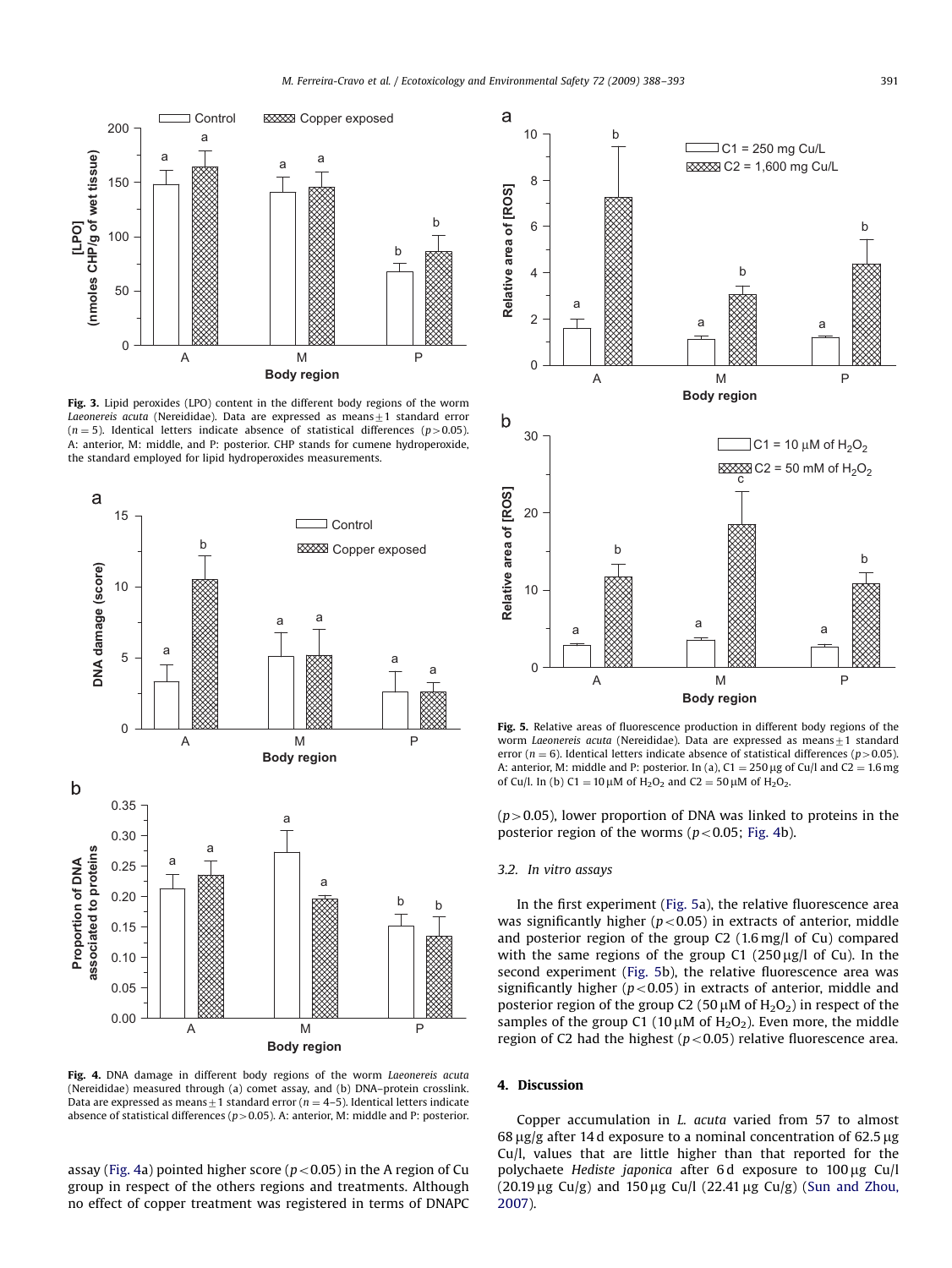The lack of differences of copper content in the different body regions [\(Fig. 1\)](#page-2-0) indicates that L. acuta possess a different strategy compared to that of T. tubifex (high capacity of copper accumulation in the posterior region; Lucan-Bouché et al., 1999) in managing copper pollution. Alternatively, an eventual difference in Cu compartmentalization along worm body should appear after a preliminary adaptation of the antioxidant system or after a more prolonged exposure period (or higher Cu concentrations). Also note the lack of difference in ROS levels in different body regions after in vitro copper exposure [\(Fig. 5](#page-3-0)a). It seems that the strategy is to maintain low levels of precursor of hydroxyl radicals like hydrogen peroxide ([Fig. 2](#page-2-0)a) or anion superoxide radical [\(Rosa](#page-5-0) [et al., 2005\)](#page-5-0). In this context, it is interesting to note that the regions of Cu group lost the CAT gradient activity exhibited in the regions of control group, showing evidence of DNA damage. Higher CAT and SOD activities and thinner cuticle in the posterior region of L. acuta are considered to favor detoxification and diffusion of environmental pro-oxidants like  $H_2O_2$  and  $O_2$  [\(Rosa](#page-5-0) [et al., 2005](#page-5-0)). Besides these strategies, another mechanism of detoxification observed in marine invertebrates is the formation of insoluble precipitates such as granules ([Viarengo and Nott,](#page-5-0) [1993](#page-5-0)), and this is suggested as one of the mechanisms involved in cadmium accumulation in L. acuta [\(Sandrini et al., 2006\)](#page-5-0).

The activity of GST in the A region of Cu group was the highest and it is known that GSTs constitute a large family of multifunctional enzymes involved in GSH conjugation to xenobiotics, fatty acids hydroperoxides and aldehydic products of lipid peroxidation ([Hermes-Lima, 2004\)](#page-5-0). This higher GST activity in A region of Cu group possibly explains the lack of differences in LPO content between control and Cu groups for this region. Also, as previously indicated by [Rosa et al. \(2005\),](#page-5-0) higher GST in the A region indicates a different strategy to cope with oxidative stress, because of its repairing instead of preventive nature.

The lower TOSC values were obtained for hydroxyl radicals indicating that these reactive species is the most difficult to be neutralized by cellular antioxidants [\(Table 1\)](#page-2-0). According to [Regoli](#page-5-0) [and Winston \(1999\)](#page-5-0) and [Regoli \(2000\)](#page-5-0) low-molecular-weight scavengers (GSH, ascorbic acid, uric acid, vitamin E) generally accounted for 70% of the total scavenging capacity towards peroxyl radicals but their contribution was only 50% towards hydroxyl radicals. In this respect, it has been hypothesized that organisms can better prevent toxicity of hydroxyl radicals by reducing their cellular formation, and a fundamental role has been postulated for CAT (30%) in inhibiting the Fenton reaction ([Regoli et al., 2000](#page-5-0)). The loss of CAT gradient activity in the Cu group seems to be problematic in this context, but the fact that no differences were observed between TOSC values against hydroxyl radicals in control and Cu groups, indicates that other antioxidants are important to cope with the oxidative stress generated by copper. However, the lower TOSC values for peroxyl radicals in the Cu group compared with control group showed that some antioxidants have been depleted after 14 days of exposure to copper. In this view, [Regoli and Winston \(1998\)](#page-5-0) demonstrated that GSH, ascorbic acid, uric acid accounted for 35% of the measured TOSC values against peroxyl radicals.

Non-enzymatic compounds are more important to antioxidant defenses than enzymatic compounds in L. acuta exposed to copper chronically, as no difference in antioxidant competence against hydroxyl radicals was observed in spite of the loss of CAT activity gradient registered in worms exposed to copper. However, the reduction of TOSC values for peroxyl radicals in Cu group may reflect a high consumption of antioxidants in order to cope with oxidative stress. The lower LPO values for posterior regions may be due to higher CAT and SOD activity as observed in previous ([Rosa et al., 2005](#page-5-0)) and present studies. Note that the posterior region presents interesting and complex responses in terms of oxidative stress: field animals possess higher antioxidant competence and ROS concentration and this pro-oxidant condition is also reflected in the lower values of sulfhydril groups associated to proteins, as observed by [Ferreira-Cravo et al. \(2007\).](#page-5-0) The fact that this region also posses lower proportion of DNAPC indicates differential effects of oxidative stress in the posterior region of L. acuta.

When the obtained values of TOSC are compared with those of a previous study of [Ferreira-Cravo et al. \(2007\)](#page-5-0), some differences are observed (Table 2) in the sense that these authors observed an antioxidant gradient of antioxidant competence against peroxyl and hydroxyl radicals, being lowest in A region and highest in P region. This gradient was not observed in the present study. Several factors can be considered, including:

- (1) In the study of [Ferreira-Cravo et al. \(2007\)](#page-5-0) the organisms were sampled and immediately sacrificed whereas in the present work, the worms spent more than 3 weeks on laboratory conditions.
- (2) During maintenance in laboratory worms were fed with Artemia salina, and it was considered that this diet could be influencing the antioxidant capacity. A previous study of [Regoli et al. \(2002\)](#page-5-0) mentioned altered TOSC values in the scallop Adamussium colbecki and the authors related that to a higher algal food supply that could alter levels of carotenoids and  $\alpha$ -tocopherol.

Because of point (2), antioxidant competence against peroxyl radicals was determined in Artemia salina, and a value of 495.86  $\pm$  34.89 TOSC units/mg of proteins ( $n = 6$ ) was registered. Looking at results depicted in Table 2, it can be concluded that the diet is not the influencing factor that abolishes the antioxidant gradient in terms of TOSC in L. acuta, since TOSC values of A. salina samples are in the range (not much lower, not much higher) of antioxidant competence observed in the different body regions of L. acuta.

The DNA damage in the A region of Cu group had statistical significance ( $p < 0.05$ ), although with a low score. However, it is important to note that this higher damage occurs in the anterior region, where low CAT activity was verified and previous studies have also shown low activity of SOD ([Rosa et al., 2005\)](#page-5-0). These two enzymes are important to degrade the precursors (hydrogen peroxide and superoxide anion) that generate hydroxyl radicals in presence of metals like copper. Note that this effect, as mentioned above, cannot be ascribed to different copper-binding capacity between the different body regions, as no differences in the accumulated copper was observed along the body of L. acuta ([Fig. 1\)](#page-2-0). In this way, the metal accumulation strategy of L. acuta is different from that of T. tubifex, where an increasing capacity for metal accumulation was observed from the anterior to posterior region (Lucan-Bouché et al., 1999).

#### Table 2

Total antioxidant capacity determined by TOSC assay in different body regions of Laeonereis acuta employing against peroxyl radicals in organisms sampled in field, at a reference non-polluted site ([Ferreira-Cravo et al., 2007\)](#page-5-0) and in worms maintained in laboratory (this study)

| Body region | Worms sampled in field | Worms under laboratory conditions |
|-------------|------------------------|-----------------------------------|
| Anterior    | $300 + 35*$            | $517 + 84$                        |
| Middle      | $633 + 47*$            | $427 + 44$                        |
| Posterior   | $648 + 111$            | $495 + 69$                        |

Antioxidant competence against peroxyl radicals was also analyzed in the diet offered to L. acuta in laboratory, Artemia salina. Data (TOSC units/mg of proteins) are expressed as means $\pm 1$  standard error (n = 6–10). \* Indicates statistical difference ( $p<$  0.05) between field and laboratory worms.